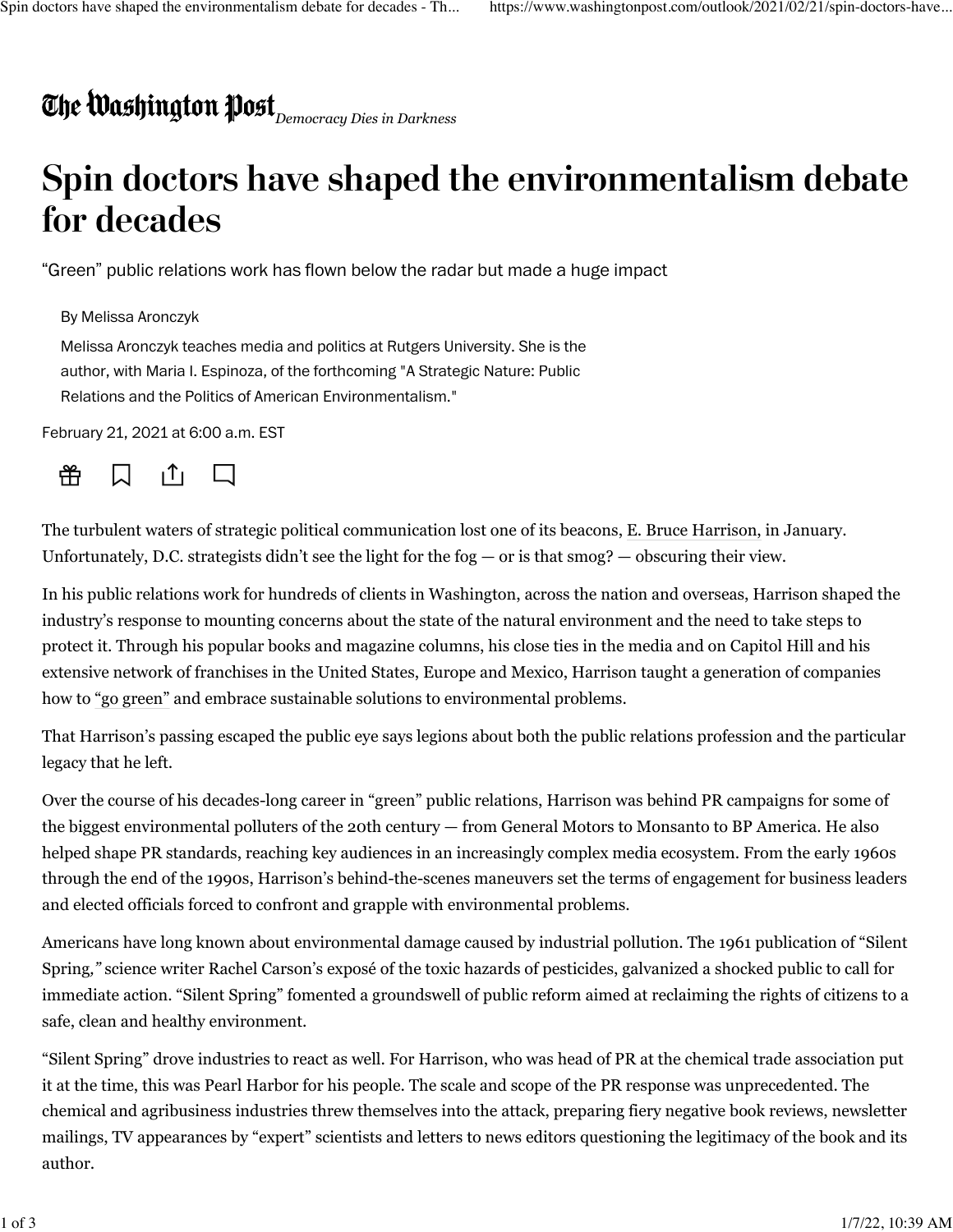Spin doctors have shaped the environmentalism debate for decades - Th... https://www.washingtonpost.com/outlook/2021/02/21/spin-doctors-have...

The countercampaign backfired. The intensive media attention to the book brought its concerns into the White House and a deeply sympathetic Kennedy administration. Concern over environmental hazards only accelerated throughout the decade, colored by the thalidomide tragedy in Europe and punctuated by a massive oil spill in 1969 in Santa Barbara, Calif. Under President Richard Nixon, a flurry of environmental laws passed: the National Environmental Policy Act in 1969; the Occupational Safety and Health Act in 1970; and key amendments to strengthen the Clean Air Act and Clean Water Act in 1972. Together, these laws underscored the waning power of corporate interests to dominate the environmental conversation.

This was where Harrison stepped in. The industry's failure to avoid reform through antagonism taught Harrison an important lesson, one that guided his political strategies for the rest of his career. In the clamor for change, chief executives' hand-wringing over the "burden" of government regulation on business seemed increasingly tone deaf. It was not opposition but compromise that would win the day for his clients' brand of American environmentalism.

Intensely charming, soft-spoken and a quiet wit in person and by pen, Harrison set out to restore legitimacy to industrial expertise amid the growing power and visibility of the environmental movement.

In 1973, when Harrison founded his PR firm in Washington, it was the first public relations agency to focus entirely on corporate environmental issues. The E. Bruce Harrison Company's first client was a coalition Harrison created himself, the National Environmental Development Association. The ambiguously named coalition monitored pending environmental legislation, created fact sheets and newsletters and held conferences for its members — drawn from the chemical, mining and petroleum industries as well as labor groups, market-minded members of Congress and agricultural interests — all with a bone to pick over the restrictions of emerging environmental standards.

Together with trade associations, chambers of commerce and hundreds of companies and coalitions in the oil, chemical, automobile and tobacco industries, Harrison devised what he called "sustainable communication" strategies to create consensus and dialogue among warring parties to environmental problems.

He believed in the potential of open minds and transparent communication to solve seemingly intractable differences of opinion about air quality, vehicle emissions, indoor tobacco smoke and climate change. The problem was many of these issues were not just differences of opinion; they were scientific realities bumping up against corporate and political interests. And Harrison was working for the latter.

Harrison worked to position corporate environmentalism as a pragmatic alternative to environmentalists' hotheaded rhetoric. Through panels and round tables, commissions and conferences, Harrison helped create nonconfrontational, collaborative settings for negotiation over environmental, health and safety issues. By appearing to extend the olive branch in contentious environmental disputes, business could take on the role of the reasonable and rational party, while counterposing antagonistic response by environmentalists as unreasonable and extreme.

Harrison orchestrated grass-roots outreach at the state and local levels, mass media campaigns to promote companies' internal environmental programs and testimonials at regulatory hearings, all to ensure that business had a voice in environmental policymaking. The industry's ongoing quest for "balance" — an equal consideration of economic growth alongside environmental protection — was Harrison's bread and butter.

The ultimate goal was to foster soft commitments to sustainability instead of succumbing to the harder line of federal environmental rules. Recycling campaigns, Environmental Social Governance (ESG) performance metrics and ecofriendly consumer products preserved free-market optimism in the face of mounting pollution and greenhouse gas emissions.